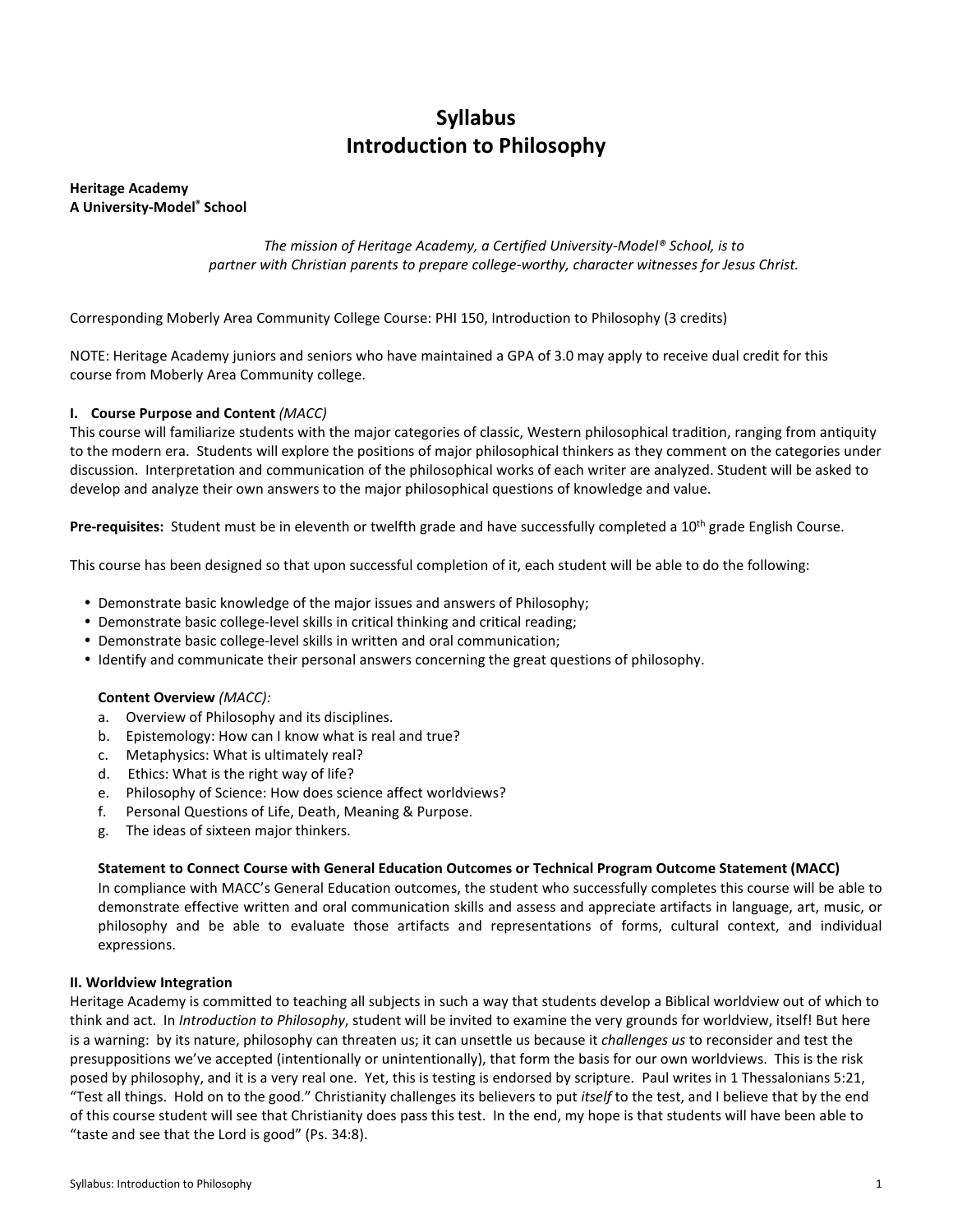# III. Required Texts/Materials

Please reference Required Text Book List and Course Supplies List for the appropriate academic year to identify the textbooks and supplies students will need for this course. Both the Required Text Book List and Course Supplies List are accessible online.

#### IV. Course Guidelines/Student Responsibilities

#### A. Attendance

Attendance is imperative as concepts cannot be learned if a student is absent. Students are expected to attend class and contribute positively to the classroom environment.

Tardiness is disruptive to other class members. Please arrive on time and prepared. All absences and tardies are considered unexcused unless accompanied by a note from a parent or guardian. Please remember that three tardies generate one absence.

As communicated in Heritage Academy's Family Manual, a passing grade awarded at the end of the semester generally requires that a secondary student has attended at least forty-two class periods during the semester. Failure to meet this minimum attendance requirement may result in an F being awarded and recorded on the student's transcript.

#### B. Absences and Late Work

In the case of planned absence(s), homework that is due during the student's absence must be completed and submitted to the instructor in advance.

When a student is unexpectedly and unavoidably absent due to ill health, past-due assignments must be submitted within two course periods after the student's return to school. When an unexpected absence must occur, please be sure to notify the school office and the instructor of the students' absence as quickly as possible, preferably before the involved class occurs. This contact may occur by phone or by email.

Late work that is submitted simply "late" will be graded and penalized with a ten percent grade reduction for each course period that it is late; homework will not be accepted more than three course periods (1 week) past its due date, unless previous arrangements between the teacher and the student's parent have been agreed to in light of peculiar circumstances that are occurring beyond the family's control.

# C. Student Conduct and Preparation for Learning

For the sake of promoting a safe and focused learning environment, the student is expected to do the following throughout the course of the semester:

- 1) Arrive on time to each class period with the appropriate class materials available for access (e.g., organized notebook with dividers and filed materials, paper, writing tools, texts, and other tools as directed)
- 2) Arrive prepared to submit completed at-home assignments at start of each class period.
- 3) Arrive ready to listen, learn, take notes, and participate in teacher-directed classroom discussions and activities.
- 4) Ask for clarification or further explanation when a concept or direction remains unclear.
- 5) Demonstrate a spirit of cooperation, kindness, and respect toward the teacher and fellow classmates, in keeping with Heritage Academy's Code of Conduct.
- 6) Help keep the classroom area clean and orderly.
- 7) Cooperate with the parent-educator and the Heritage Academy teacher to complete homework in a timely fashion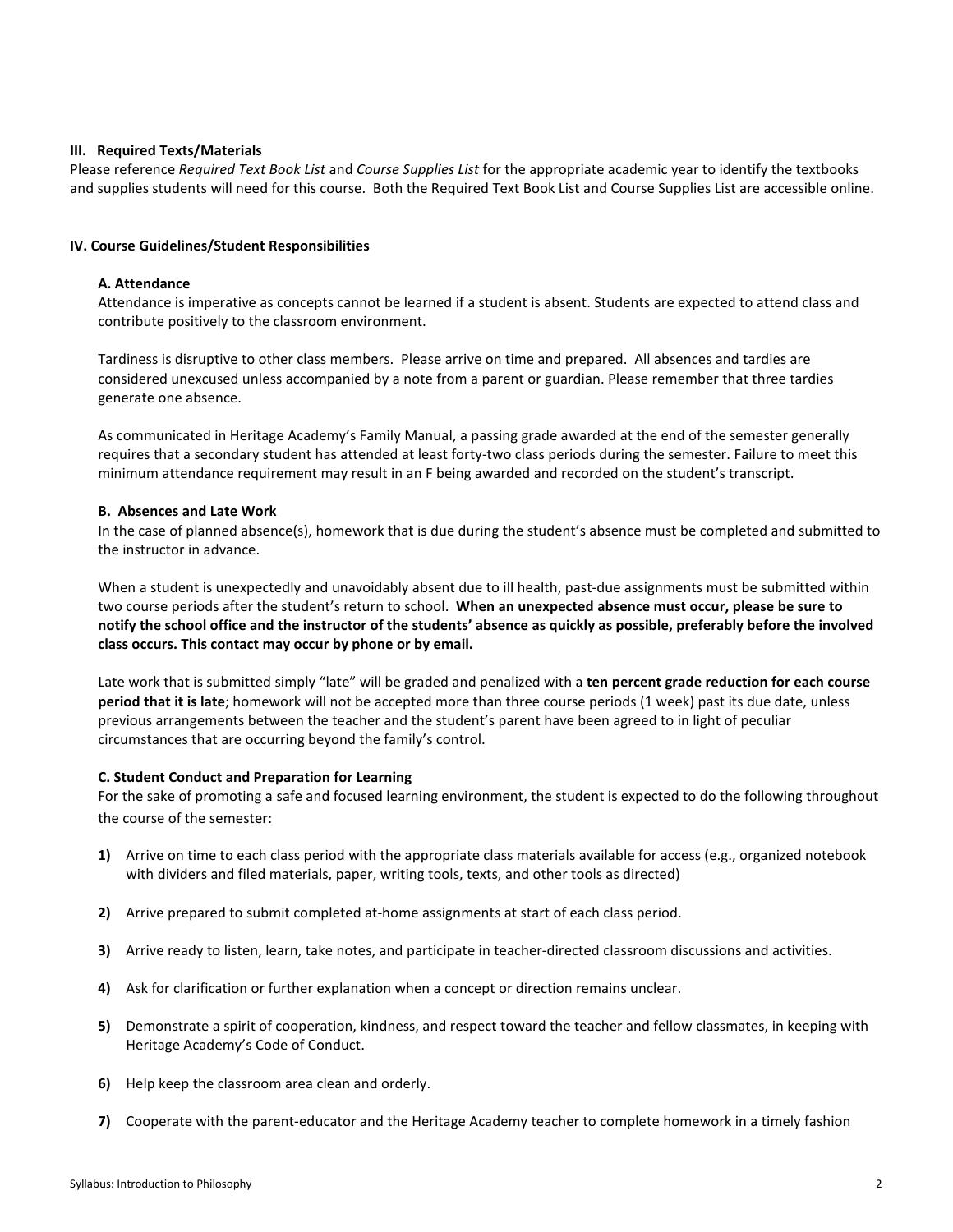- 8) Communicate concerns regarding schoolwork to both the Heritage Academy teacher and the parent-educator, so that these concerns can be addressed quickly.
- 9) On the whole, conduct himself or herself in a manner that is worthy of Christ and reflects the life of the Holy Spirit in him/her: "... that you may live a life worthy of the Lord and may please Him in every way: bearing fruit in every good work, growing in the knowledge of God, being strengthened with all power according to His glorious might so that you may have great endurance and patience, and joyfully giving thanks to the Father, who has qualified you to share in the inheritance of the saints in the kingdom of light" (Colossians 1:12).

# D. At-Home (Satellite Classroom) Investment

Daily home-assignments will be outlined on the weekly Home-Communication Sheet the student will receive each Monday. The student can expect to invest approximately 2.5 to 4 hours each week completing coursework at home in preparation for class periods. Course assignments may include any of the following:

- Reading: Periodic post-reading quizzes will test student on their retention and comprehension. Homework assignments that require student to summarize major ideas/arguments presented in the readings may also be given to evaluate student's retention and comprehension.
- Writing: All students will write two papers throughout the course of the semester. Each student seeking dual credit through Moberly Area Community College will write two 3-4 page papers, in which he or she will develop and defend a substantive philosophical thesis. Students not seeking dual credit will write two 1-2 page papers with the same goal in mind. All essays will be typed, double-spaced, in 12-point font, and include a full heading and title. Margins should be 1 inch. Plagiarism is never acceptable.
- Memorization Work (e.g., names, ideas, dates, scripture verses, etc.)
- Researching/Completing Special Projects: Students may be directed to research various topics throughout the semester for the purpose of presenting information or arguing a point. This may include web work. Plagiarism is never acceptable.
- Dialog: Student may be instructed to discuss and/or explore certain topics or concepts with a parent. These assignments will be given purposefully and should not dismissed.
- Study Assignments/Preparation for Tests: Students may be instructed to review notes, various texts, previously completed tests, scripture verses and/or to complete review questions and practice problem etc, in preparation for tests.
- Other Assignments: additional types of assignments may given throughout the semester at the discretion of the instructor.

# F. Assessments

Student's understanding will be assessed by their performance on post-reading quizzes or summaries, general bi-weekly quizzes, two papers, two tests, and a comprehensive, semester exam will be given at the end of each semester, scheduled in keeping with Heritage Academy's Semester Exam schedule.

| Apportionment                     |     | <b>Grading Scale</b> |              |
|-----------------------------------|-----|----------------------|--------------|
| <b>General Quizzes</b>            | 15% | $100 - 95$ A         | 79-77C+      |
| Post-Reading Quizzes or Summaries | 15% | $94-90$ A-           | 76-73C       |
| Essays (2)                        | 30% | $89 - 87 \dots B +$  | $72 - 70$ C- |
| <b>Tests</b>                      | 25% | $82 - 80$ B-         | 69-60D       |
| Semester Final                    | 15% | $86 - 83B$           | < 60F        |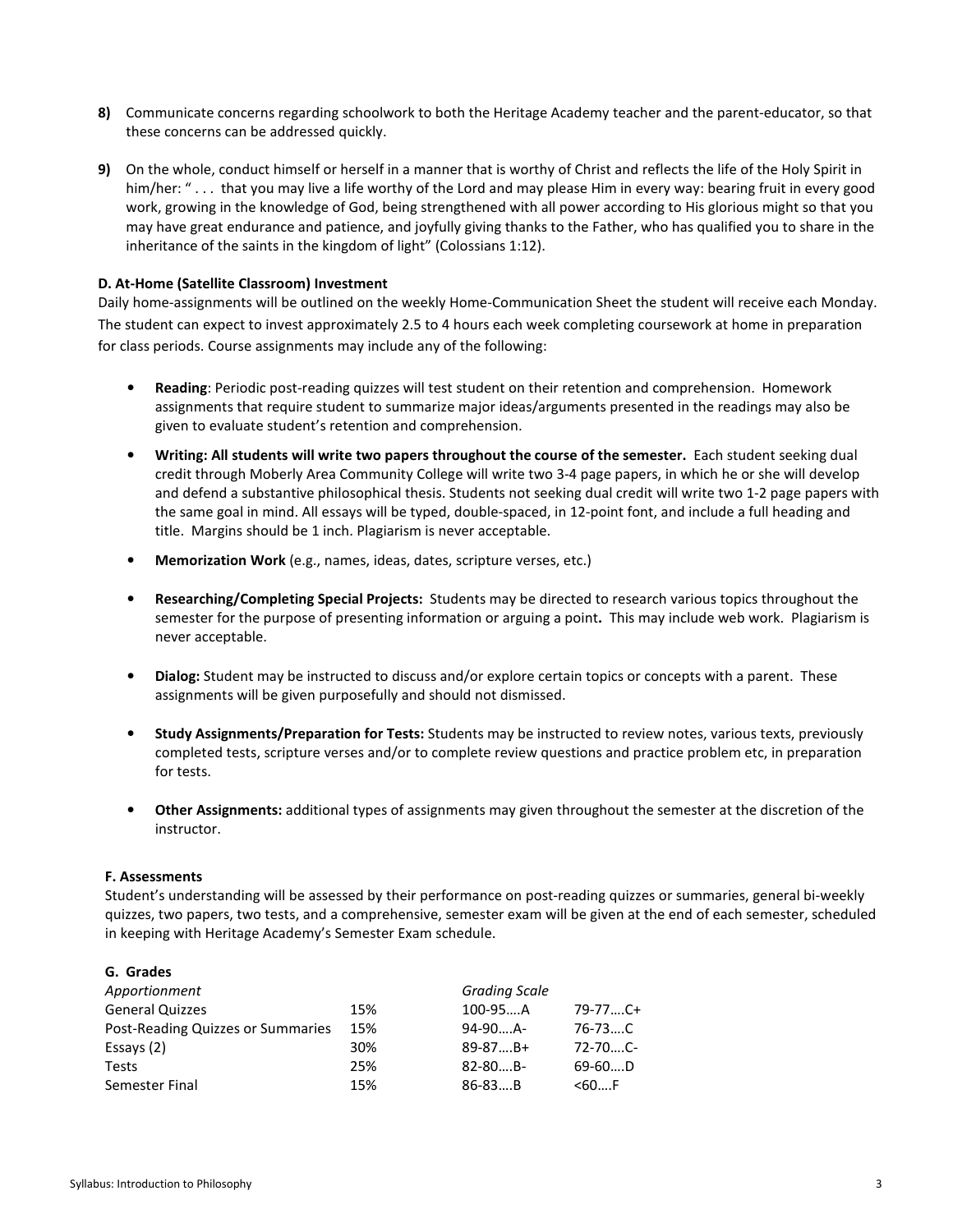The semester grade that the student has earned by the end of the semester will be the semester grade that appears on the student's transcript. To receive one-half unit of high school credit each semester, the student must earn a percentage grade of 70% or above (which translates to a letter grade of C- or above) and fulfill attendance requirements for the semester.

### V. Parent Responsibilities

# A. Embrace the University Model

University-Model Schooling at Heritage Academy is driven by two guiding principles:

- to preserve and strengthen God-ordained family relationships;
- to offer students the opportunity to achieve a high degree of academic excellence.

Heritage Academy operates as a University-Model School®, designed for families who want their students to flourish from a life anchored in the home yet still gain from the best aspects of traditional, classroom education. Courses offered at Heritage Academy occur every-other-day so that students may realize the benefits of qualified teachers and a focused learning community, yet continue to experience home as the primary, consistent base where parents remain their foremost guides for spiritual, social, academic, and character formation.

Parents, please consider ways you may maximize the benefits University-Model Schooling offers to your family. How can you as parents utilize the at-home study time this model provides to nurture deeper relationship and impart the faith, values, and life-patterns you desire your student to embrace?

# B. Fulfill Parent Role: Guide for Independent Study

Within the University-Model School®, parents commit to fulfill a specified role related to each course in which their student is enrolled, as prescribed by the course's description. Each role identifies specific responsibilities that the teacher relies on the parent to perform, thus facilitating effective home/school partnership whereby students are assured of receiving needed support. For this course, Heritage Academy has designated parents the role of "Guide for Independent Study."

This course mimics that of a junior college program, where independent study skills and disciplined planning for completing homework assignments are necessary. You, as parents, have the opportunity to monitor the independent schoolwork performed by your student, while there may still be occasional times that you are asked to provide particular guidance.

# C. Monitor Gradelink and View Seven-Week and Thirteen-Week Gradelink Reports

As your student earns grades for completed tests, quizzes, and various projects and homework assignments, these will be recorded on Gradelink.com for you to view at your convenience. My general goal will be to post grades online within a week of their being awarded.

In Gradelink, missing assignments will also be noted. Please take time to follow your student's progress on Gradelink so that you can quickly recognize and explore/address areas of patterns of difficulty or concern that may appear and affirm positive accomplishments.

Gradelink Reports, which will include parent-directed comments related to your student's behavior and progress in class, will be ready for parents to view at the seven-week and thirteen-week point in the semester.

Please contact the office if you have not received your Gradelink login information.

# D. Attend Parent/Teacher Fellowship

I hope you will take time to come to Parent/Teacher Fellowship scheduled during the  $7<sup>th</sup>$  week of each semester. This will give you and I brief opportunity to connect face-to-face and discuss your student's progress, making the most of the partnership that is so vital to students' success within the University Model<sup>®</sup>.

#### VI. Contacting the Instructor